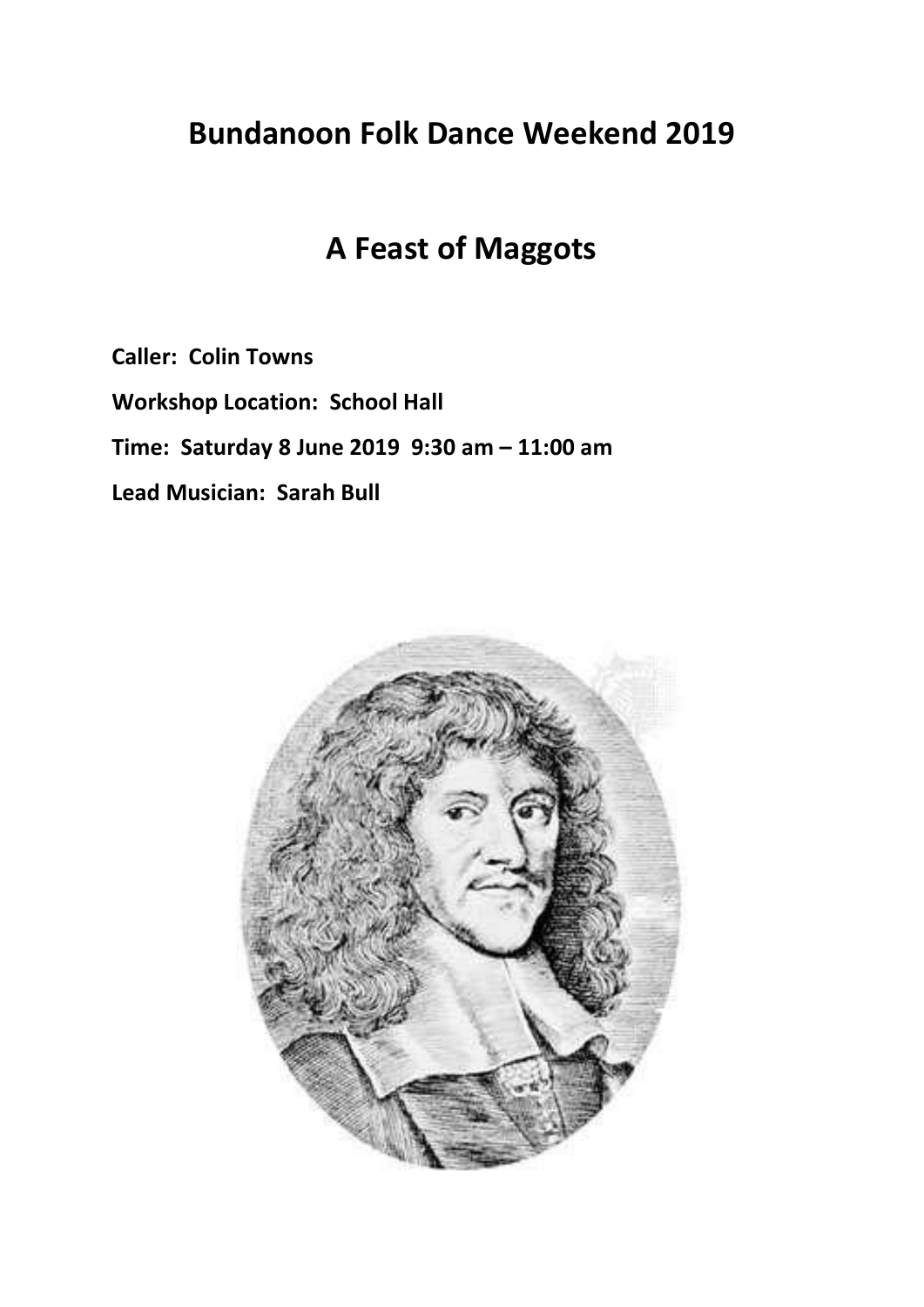Mr. Cosgill's Delight

*John Young, 1728*

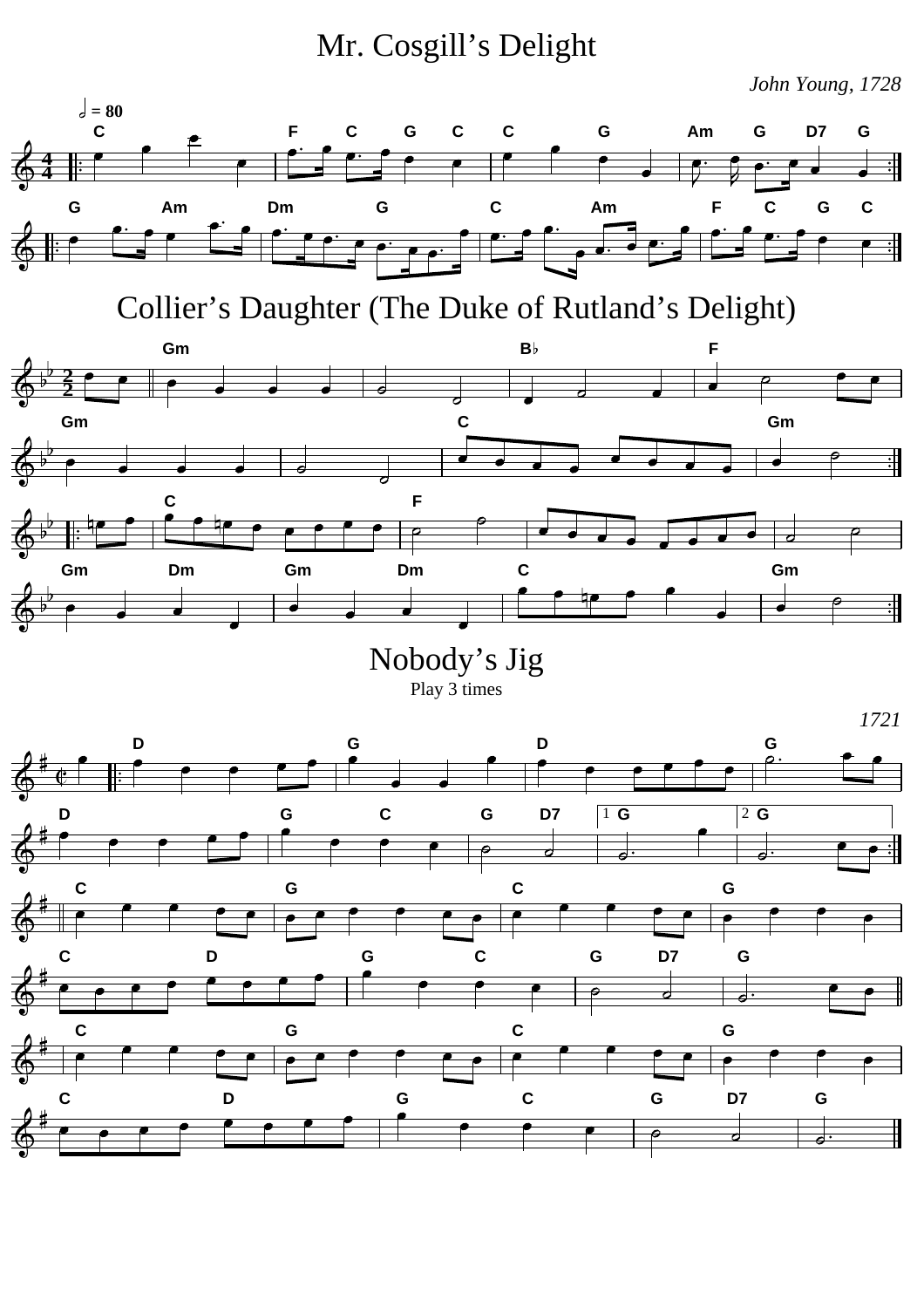My Lady Winwood's Maggot

*John Young, c. 1727*



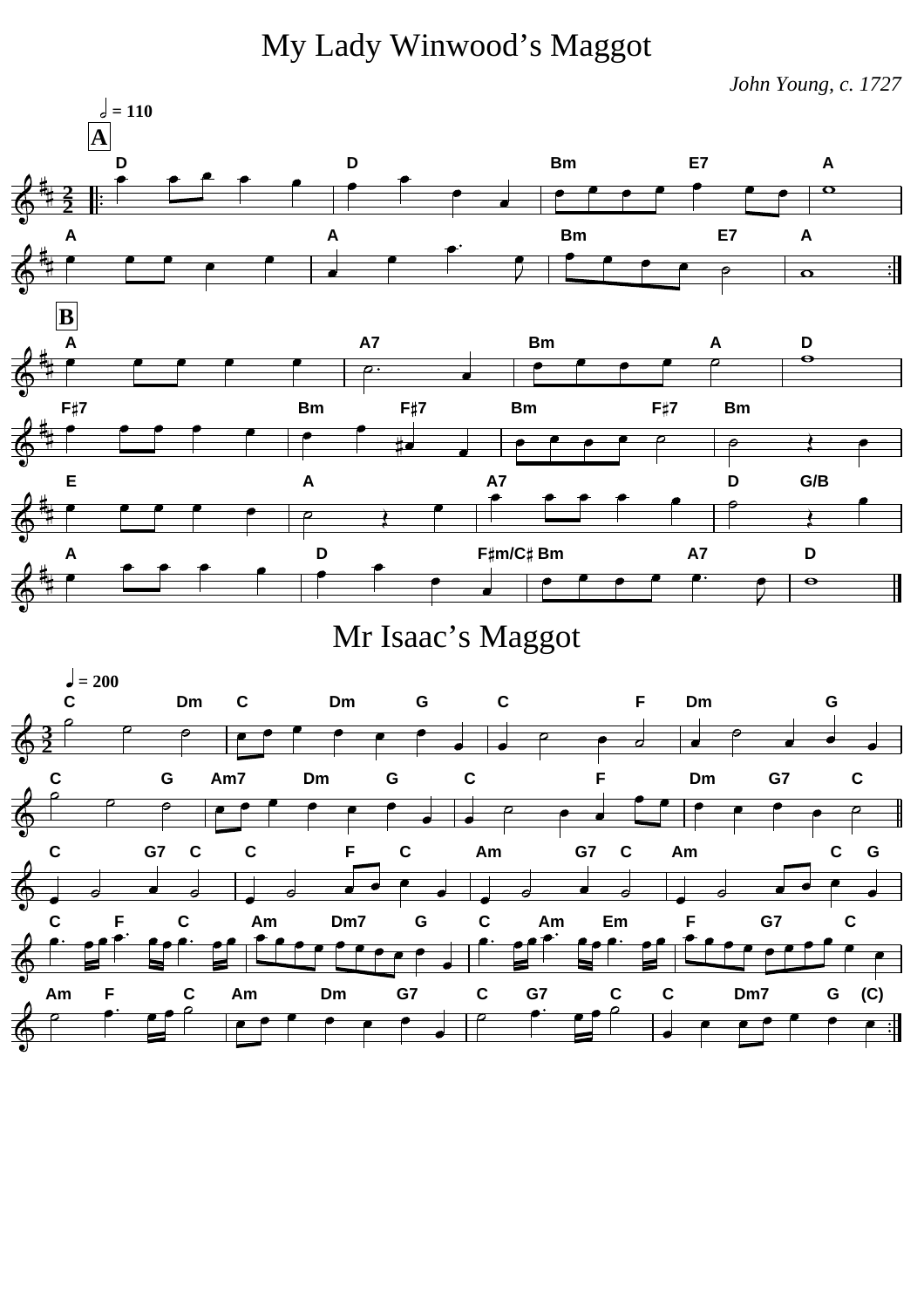My Lord Byron's Maggot



Jack's Maggot

*Henry Playford, 1703*



## Dick's Maggot



Source: Playford